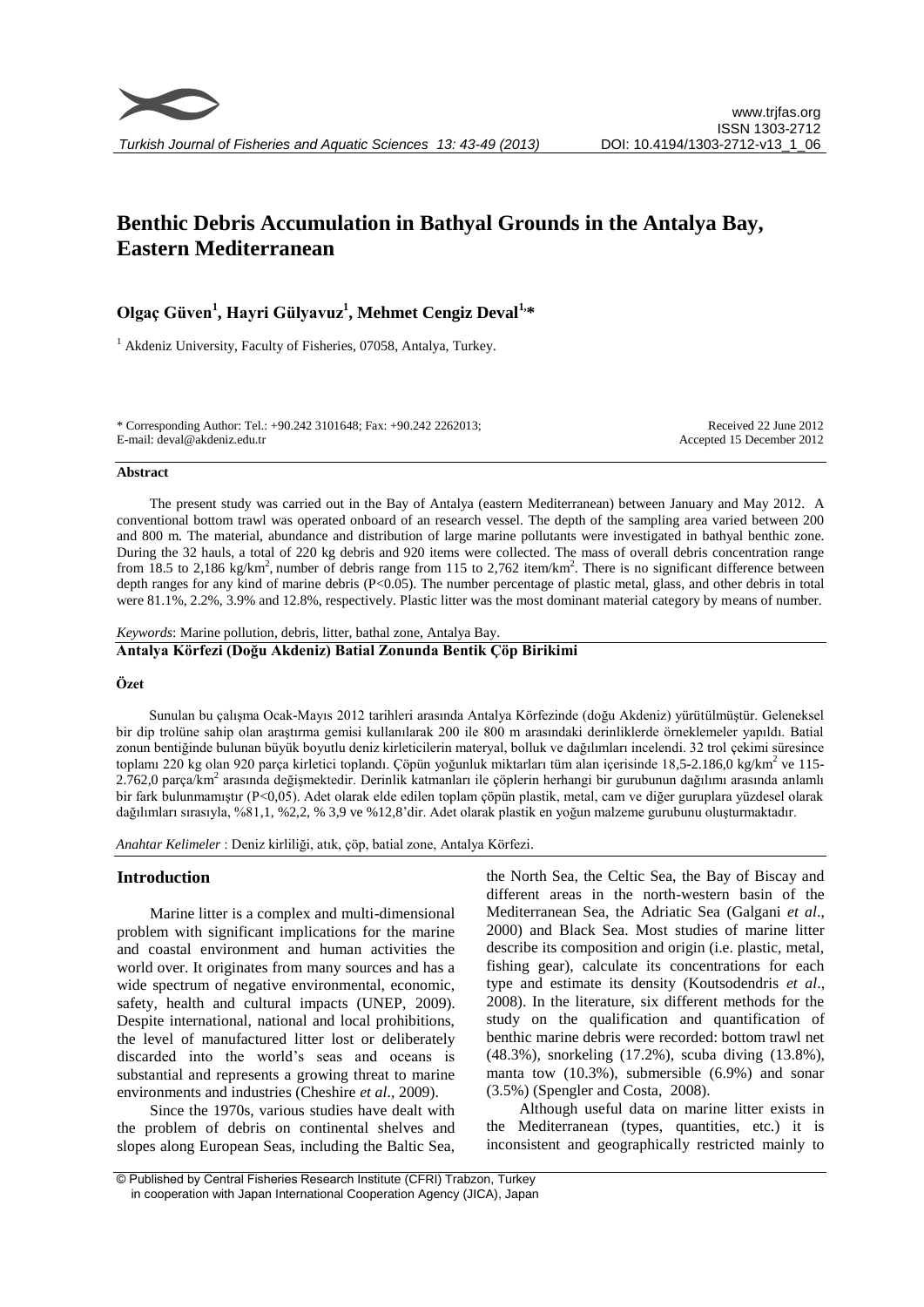parts of the North Mediterranean (UNEP, 2009). The first study conducted with a purpose of assessment of coastal and marine litter in the Mediterranean was a organized in 1979 (Shiber, 1979). In the following years, many individual studies conducted in Mediterranean to emphasize dimensions of the marine pollution in the regional sense. Most of these studies concerns floating debris (McCoy, 1988; Aliani *et al*., 2003; Aliani and Molcard, 2003; Martinez-Ribes *et al*., 2007b) or litter along the coast (Shiber, 1979; 1987; Pruter, 1987; Gabrielides *et al*., 1991; Alkalay *et al*., 2007; De Falco *et al*., 2007; Martinez-Ribes *et al*., 2007a), particularly on beaches where it is abundant.

There are also some studies concerning the deep water marine litter monitoring across the Mediterranean Sea. For western Mediterranean Sea, accumulation areas, formed with the effect of geomorphologic and hydrologic conditions, were reported (Galgani *et al*., 1996; 2000). In addition to this, presence of dense population areas and river discharges have been reported to be effective in the formation of the densely polluted areas. Studies performed in the coast of Greece showed that increased pollution in coastal areas and bays. Fishing activities and dense populated industrial regions plays an important role in the formation of reported pollution (Katsanevakis and Katsarou, 2004; Koutsodendris *et al*., 2008). One major fact, for all of the previous studies concerning with marine debris conducted in Mediterranean Sea, was plastic materials reported as the primal source of the pollution.

Studies on marine pollution in the seas of Turkey starts with a pilot survey (Bingel *et al*., 1987), concerning plastic materials in trawl catches, as a landmark activity for the assessment of coastal and marine litter in the Levant sea (eastern Mediterranean). In subsequent years similar studies carried out along the south-eastern İskenderun Bay (eastern Mediterranean) (Yılmaz *et al*., 2002) and in the western part of the Turkish Black Sea coast (Topçu and Öztürk, 2010).

Gulf of Antalya is under the influence of pollution due to the truism activities, commercial and tourist boat traffic, residential areas with dense population and river discharges to the area. Antalya providence, with a resident population of 1.98 million, has been host to more than 8.5 million tourists in 2010 (Anonymous, 2011). Besides this, 35.6% of the overall greenhouse production land of Turkey is in Antalya providence (Anonymous, 2007). Gulf of Antalya is also in effect of two of the important rivers "Manavgat" and "Aksu" rivers.

The main objective of this paper was to understand the current status of the marine litter problem on the seafloor at bathyal depths (between 200 m and 800 m) in the Antalya Bay and also provide data on abundance, distribution and qualification in different categories according to their material. Data collected from this study is crucial for comparisons of the distribution of benthic marine debris over the Mediterranean.

#### **Materials and Methods**

This study was carried out within the frame work of a project (2010.01.0111.001) on the population dynamics and spatio-temporal distribution of the Blackbelly rosefish (*Helicolenus dactylopterus*) in the Antalya Bay (Deval *et al*., 2012). A total of 32 hauls were evaluated for recent study between January - May 2012. Pollutants were collected with bottom trawling and sampling was carried out between 200 - 800 m depth range on continental shelf (Figure 1). Towing duration was between 1 - 3 hours with a total of 40 hours. Trawl operations were conducted with R/V "Akdeniz Su" at an average speed of 2.5 nautical miles/h [between 2.2-2.7] with a conventional bottom trawl (600 meshes at mouth opening; codend in polyethylene, mesh opening 44 mm, equipped with a polyamide cover, mesh opening 24 mm). To avoid under estimations due to mash size of the trawl net an cover net was used during hauls.

Litters were sorted to three different sub-groups (glass, metal and plastic) according to material types, rest of the pollutants were evaluated under a group named as "divers objects" (Table 1). Marine debris items were then counted and weighed.

The swept area (*a*) was estimated from (Sparre and Venema, 1992);

 $a = D_*hr_*X_2$ ,

where  $X_2$  is the fraction of the head-rope length, *hr* is the length of the head-rope  $(17 \text{ m})$ .  $X_2$  is that fraction of the head-rope length, hr, which is equal to the width of the path swept by the trawl, the "wing spread",  $hr*X_2$ . In the study value of  $X_2 = 0.5$  was used. The distance towed (*D*) was estimated in units of nautical miles (nm), by:

 $D (nm) = 60 * \sqrt{(Lat_1 - Lat_2)^2 + (Long_1 - Long_2)^2 * Cos^2(0.5 (Lat_1 - Lat_2))}$ 

where; Lat<sub>1</sub> = latitude at start of towing (degrees); Lat<sub>2</sub> = latitude at end of towing (degrees); Lon<sub>1</sub> = longitude at start of towing (degrees), Lon<sub>2</sub> = longitude at end of towing (degrees) Than *D* value was multiplied with 1852 and distance towed was calculated in units of meters (m).

The two-way ANOVA's were processed to test differences between kind of marine debris (glass/metal/plastic/divers objects) and depth stratum (200 to 800 m) with SPSS v.18 software. A natural logarithm transformation was used to normalize the distributions and stabilize the variances for debris number and mass. Distribution of marine debris were shown in abundance  $(N/km^2)$  and in weight  $(kg/km^2)$ and presented on maps with proportionally sized symbols for all sampling locations with SURFER v.10 software by post map option.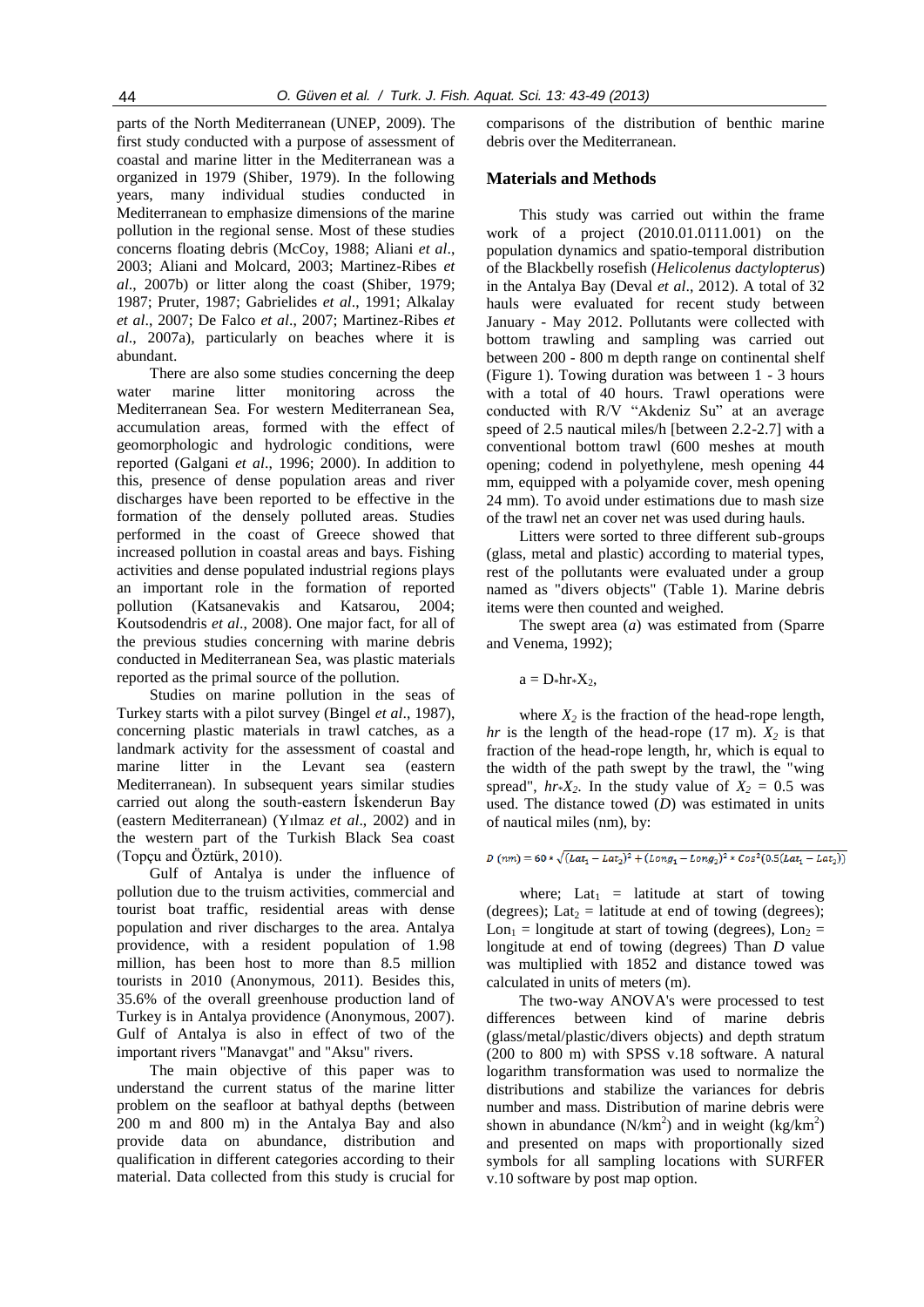

**Figure 1.** Locations of the sampling stations in Antalya Bay. Sampling sites (●). 30.5 30.6 30.7 30.8 30.9 31.1 31.2 31.3  $31.4$  $31$ 31.5 31.6

**Table 1.** Composition of the main groups used for the analysis

| Glass          | Metal                                  | Plastic                                                   | Divers objects                                                   |
|----------------|----------------------------------------|-----------------------------------------------------------|------------------------------------------------------------------|
| <b>Bottles</b> | Beverage cans,<br>spray cans, oil tins | Bottles, plastic bags, hose,<br>scotch tapes, nylon rope, | Scouring pads, foam padding<br>sanitary napkins, diapers, sacks, |
|                |                                        | food packaging,<br>plastic accessories                    | clothing, wooden planks,<br>fishing gear                         |

### **Results**

During the 32 hauls a total of 220.4 kg and 920 items were collected in Antalya Bay. Weight of overall debris concentration range from 18 to 2186  $kg/km<sup>2</sup>$  in the different depth stratums, number of debris range from 115 to 2762 item/km<sup>2</sup>. Weight percentage of metal, glass, plastic and other debris in total were 2.9%, 7.30%, 27.5% and 62.2% respectively. While number percentage of same groups were 2.2%, 3.9%, 81.1%, and 12.8% respectively.

There is no doubt that plastics compose most of the marine litter worldwide. It is reveal that plastic litter was the second abundant debris group between 200 - 600 m depth range by means of weight (Table 2) while it is also most abundant pollutant in all depth ranges by number of items (Table 3) in Gulf of Antalya. "Divers objects" were the dominant pollutant by weight up to 200 m depth because of the various type of land-based heavy items in this group. Beside this, with the effect of fisheries equipment collected 300 m depth range and oil tins collected from shipping route which is located ahead of 800 m depth contour, metal pollutants were stands out (Table 2).

Correlation results between different debris groups, total debris and depth ranges were given in Table 4. Pearson correlation tests revealed that there is no relationship between depth increase and debris abundance. It is clear that plastic debris and divers objects groups had a direct effect on total debris amounts.

There were three main high concentrated debris accumulation zones in sampling area. First one is located 16 km south of the coast with 360 m depth (N 36°43′- E30°59′) (Figure 3 and 4). This zone formed with all kind of debris groups by means of weight and number of items collected. The second area is located 16 km south of the coast with 630 m dept (N 36°40′- E 31°17′) (Figure 3c/d, Figure 4c/d). Mostly plastic and diverse objects were formed the debris for this location. Third is located 28 km south of the coast with 750 m depth (N 36°35′- E 31°05′) (Figure 3c, Figure 4c). Plastic subgroup was the abundant debris for this location by means of items collected.

#### **Discussion**

The distribution and abundance of large marine debris items on the bathyal zone of the Antalya Bay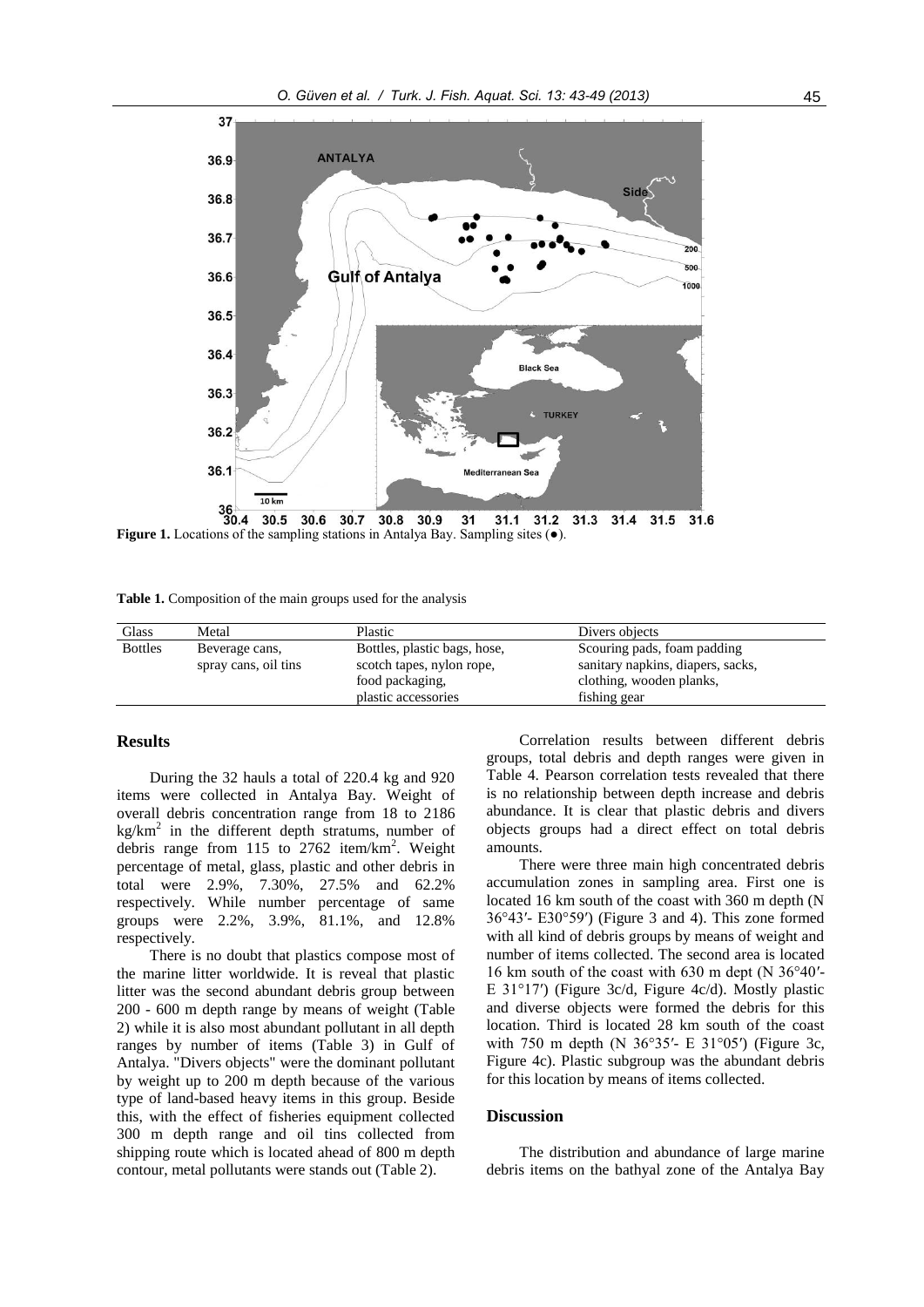| Depth $(m)$ | Metal | Glass | Plastic | Divers objects | <b>Total Debris</b> |
|-------------|-------|-------|---------|----------------|---------------------|
| 200         | 0.01  | 0.02  | 0.21    | 1.58           | 1.81                |
| 300         | 0.20  | 0.05  | 0.26    | 0.32           | 0.83                |
| 400         | 0.05  | 0.04  | 0.50    | 0.73           | 1.32                |
| 500         | 0.001 | 0.01  | 0.12    | 0.14           | 0.27                |
| 600         | 0.03  | 0.04  | 0.19    | 0.63           | 0.88                |
| 700         | 0.01  | 0.01  | 0.16    | 0.02           | 0.21                |
| 800         | 0.12  |       | 0.07    | 0.01           | 0.19                |
| Mean        | 0.40  | 0.16  | 1.52    | 3.43           | 5.51                |

**Table 2.** Weight per hour (kg/h) of the debris and sub-groups according to depth stratums

**Table 3.** Item per hour (N/h) of the debris and sub-groups according to depth stratums

| Depth $(m)$ | Metal | Glass | Plastic | Divers objects | <b>Total Debris</b> |
|-------------|-------|-------|---------|----------------|---------------------|
| 200         | 0.15  | 0.05  | 3.60    | 0.33           | 4.13                |
| 300         | 0.35  | 0.15  | 3.38    | 0.50           | 4.38                |
| 400         | 0.05  | 0.13  | 3.65    | 0.73           | 4.55                |
| 500         | 0.03  | 0.03  | 2.18    | 0.18           | 2.40                |
| 600         | 0.08  | 0.15  | 2.98    | 1.00           | 4.20                |
| 700         | 0.15  | 0.03  | 1.98    | 0.18           | 2.33                |
| 800         | 0.08  | 0.00  | 0.90    | 0.05           | 1.03                |
| Mean        | 0.12  |       | 2.67    | 0.42           | 3.29                |

**Table 4.** Pearson correlation results between different debris groups and depth stratum (DO : divers objects; Correlation is significant at the 0.05 level  $(^a)$  and at the 0.01 level  $(^b)$ )

|    |              | Depth    |                          | Кg                       |                          |                          | N               |          |                          |                |
|----|--------------|----------|--------------------------|--------------------------|--------------------------|--------------------------|-----------------|----------|--------------------------|----------------|
|    |              |          | Metal                    | Glass                    | Plastic                  | DO                       | Metal           | Glass    | Plastic                  | D <sub>O</sub> |
|    | Metal        | 0.024    | $\overline{\phantom{a}}$ | $\overline{\phantom{0}}$ | $\overline{\phantom{0}}$ | $\overline{\phantom{0}}$ |                 |          |                          |                |
|    | <b>Glass</b> | $-0.189$ | 0.316                    |                          |                          | -                        |                 |          |                          |                |
| Kg | Plastic      | 0.188    | 0.026                    | 0.067                    | $\overline{\phantom{0}}$ | -                        |                 |          |                          |                |
|    | DO.          | $-0.336$ | $-0.013$                 | $0.468^{b}$              | 0.185                    |                          |                 |          |                          |                |
|    | Total        | $-0.348$ | 0.132                    | $0.512^{b}$              | $0.365^{\rm a}$          | $0.972^b$                |                 |          |                          |                |
| N  | Metal        | $-0.152$ |                          |                          |                          |                          |                 |          |                          |                |
|    | Glass        | $-0.171$ |                          |                          |                          |                          | $0.354^{\rm a}$ |          | $\overline{\phantom{0}}$ |                |
|    | Plastic      | 0.412    |                          |                          |                          |                          | 0.215           | 0.277    |                          |                |
|    | DO.          | $-0.104$ |                          |                          |                          |                          | $-0.101$        | $-0.088$ | $0.368^{\rm a}$          |                |
|    | Total        | $-0.385$ |                          |                          |                          |                          | 0.246           | 0.266    | 0.949 <sub>b</sub>       | $0.624^{b}$    |
|    |              |          |                          |                          |                          |                          |                 |          |                          |                |

was investigated by using the bottom trawl cruises between January and May 2012.

Antalya region hosts 32% of overall tourism activity of Turkey occurred with more than 8.5 million tourist (Anonymous, 2011). Especially in summer, accommodation facilities along the coast line causes the increase of population in the region. This causes an increase of land-based pollutants. Excess of the consumer product packaging with different materials due to boat trips with touristic purpose constitute a significant pollution from boats sailing in the area. Additionally to touristic activity in the area, intense fishing activity (mostly artisanal fisheries (gillnet, trammel net, long-line and bottom trawl) also carried out. There are 698 registered fishing vessels in the region (Anonymous, 2012). As a result, proportion of the fishing gear in total debris was 2.6%. Considering the size of fishing fleet in the area,

proportion of fishing gear in total litter was relatively high in the study area (Table 3).

Marine debris concentration in Gulf of Antalya was higher than most of the areas in Mediterranean Sea (Table 5). The number of debris range from 115 to 2762 item/ $km<sup>2</sup>$  in the different depth stratums. Our results showed that the major sources of the collected litter were from land-based activities while the predominant items were composed of plastic (81% in items). Plastic also has the second biggest percentage by means of weight (27.5%). Various land-based litter were identified and evaluated under the group. According to the review of UNEP (2009), most of the Mediterranean marine litter is from land-based sources, rather than ships. Marine litter *on beaches*  originates from shoreline and recreational activities and is composed mainly of plastics, aluminium and glass (52% in items), and from smoking related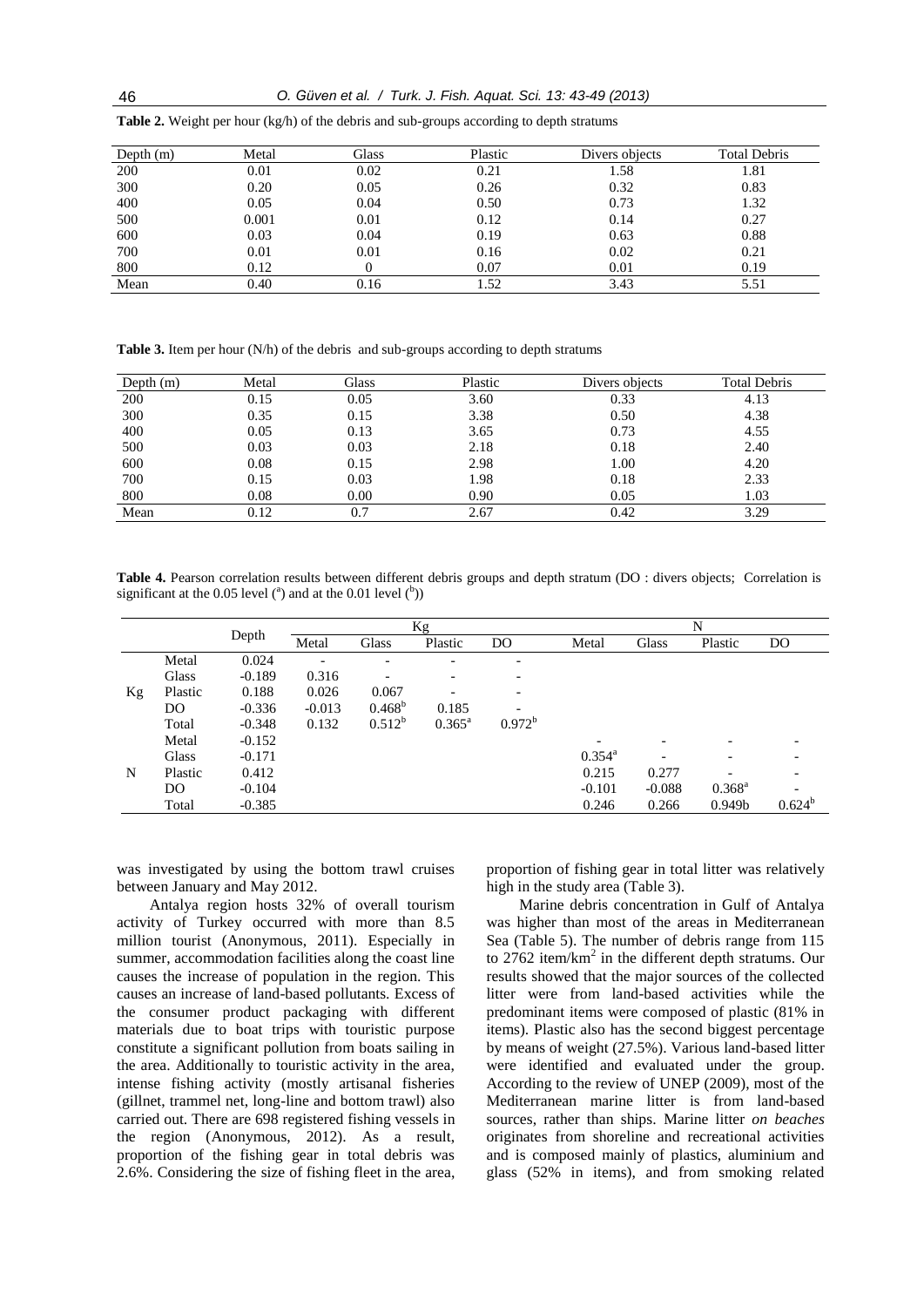

**Figure 2.** Weight (A) ( $kg/km<sup>2</sup>$ ) and number (B) ( $N/km<sup>2</sup>$ ) of total debris were indicated, proportionally sized with the amount of debris, with symbols in the "post map".



**Figure 3.** Proportionally sized, with the weight of marine debris sub-groups, symbols were shown on map. (A- metal, Bglass, C-plastic, D-other) (kg/km<sup>2</sup>)



**Figure 4.** Proportionally sized, with the number of marine debris sub-groups, symbols were shown on map (A- metal, Bglass, C-plastic, D-other) (N/km<sup>2</sup>).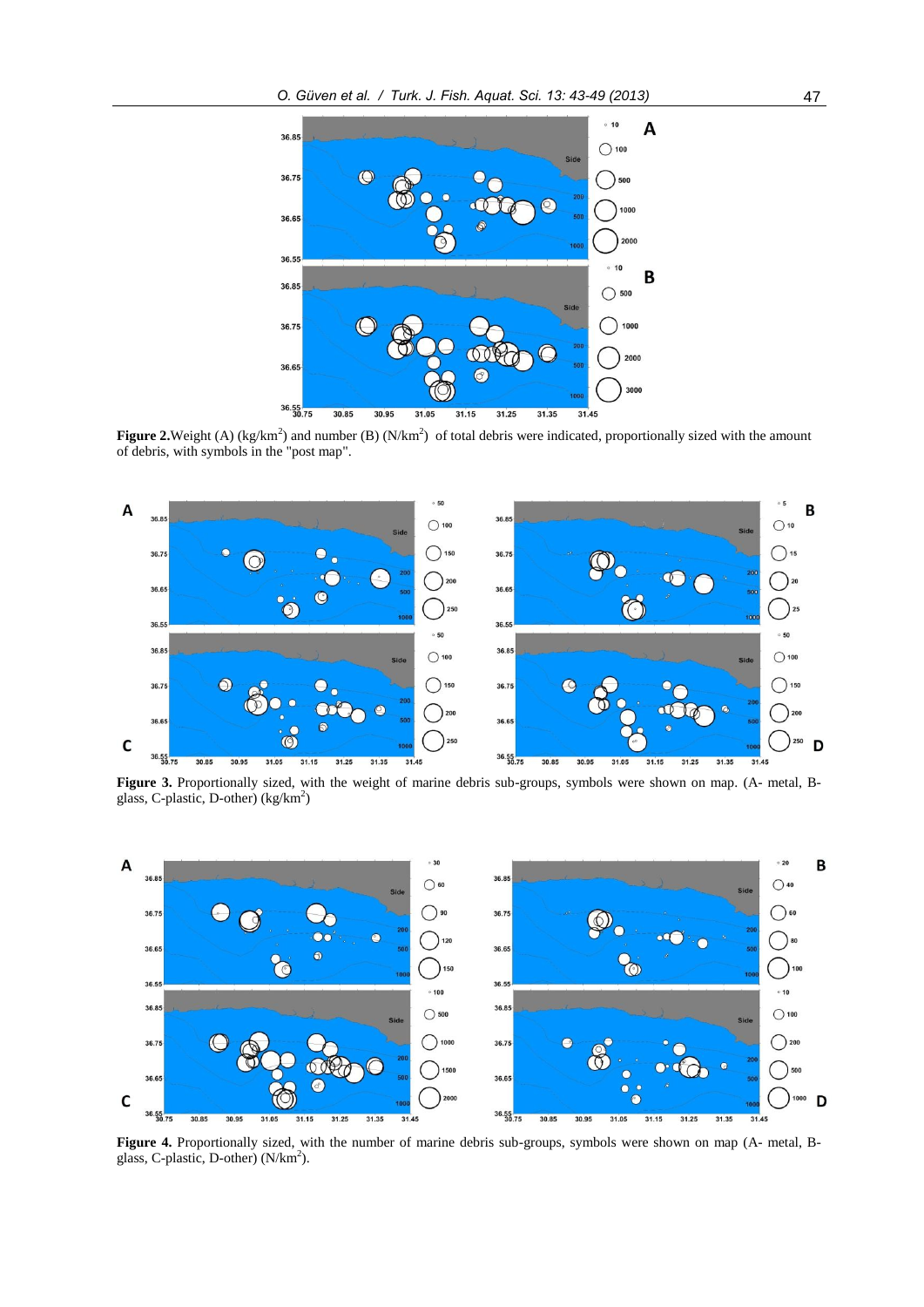| Reference                       | Area                             | depth(m)     | kg/km <sup>2</sup> | item/km <sup>2</sup>     | $P($ %)                  | $FG \left( % \right)$ |
|---------------------------------|----------------------------------|--------------|--------------------|--------------------------|--------------------------|-----------------------|
| Galil et al., 1995              | Eastern Mediterranean (17 sites) | 194-4614     |                    | 2400                     |                          |                       |
| Galgani et al., 1996            | NW Mediterranean Sea             | $<$ 200      |                    | 111                      | 68                       |                       |
|                                 |                                  | $200 - 100$  |                    | 696                      | 85                       |                       |
|                                 |                                  | >1000        |                    | 3712                     | 85                       |                       |
| Stefatos et al., 1999           | <b>Echinadhes Gulfs</b> , Greece | 247-360      | ۰                  | 89                       | 79                       |                       |
|                                 | <b>Patras Gulfs .Greece</b>      | 80-120       |                    | 240                      | 83                       | 2                     |
| Galgani et al., 2000            | Gulf of Lions                    |              |                    | 143                      | 70.5                     | 2.7                   |
|                                 | East Corsica                     | up to $2700$ |                    | 229                      | 45.8                     |                       |
|                                 | Adriatic Sea                     |              |                    | 378                      | 69.5                     |                       |
| Yilmaz et al., 2002             | Gulf of Iskenderun               | $0 - 50$     | 16                 | $\overline{\phantom{a}}$ | $\overline{\phantom{0}}$ |                       |
| Katsanevakis and Katsarou, 2004 | 59 coastal sites. Greece         | $0 - 350$    | $6 - 47$           | 14-900                   | 55.5                     |                       |
| Koutsodendris et al., 2008      | West and South Greece            | $0 - 25$     |                    | 72-437                   | 55.9                     | 9.2                   |
| Topçu and Öztürk, 2010          | <b>Black Sea</b>                 | $25 - 100$   | $8 - 217$          | 128-1320                 | 79.6                     | 1.3                   |
| Present study                   | Antalya Bay, Turkey              | 200-600      | 18-2186            | 115-2762                 | 81.1                     | 2.6                   |

**Table 5.** Abundance and proportions of significant litter types from Mediterranean Sea (P: plastic; FG: Fishing gear)

activities accounts for 40% (in items) which is considerably higher than the global average. In terms of marine litter *floating in the sea,* plastics account for about 83.0%, while all other major categories account for about 17% (in items).

In the Gulf of Lions, only small amounts of debris were collected on the continental shelf. Most of the debris was found in canyons descending from the continental slope and in the bathyal plain, with high amounts occurring to a depth of more than 500 m (Galgiani *et al*., 1996). In four major gulfs along the western coast of Greece was conducted a deep water marine litter monitoring programs and reaching depths of 300 m. The results showed that the major sources of the collected litter were from land-based activities while the predominant items were composed of plastic (56%). The most burdened area was that of the Gulf of Patras (a major urban centre as well as fishing hub and commercial port) with a recorded number of items ranging between 72 and 437 per  $km<sup>2</sup>$ (Koutsodendris *et al*., 2008).

Previous studies draw attention to the effect of the rivers on type and distribution of marine debris in coastal areas (Galgani *et al*., 2000; Koutsodendris *et al*., 2008). In our case land-based pollutants evaluated in divers objects group were due to the two river (Köprüçay and Manavgat) discharge to the area.

The litter distribution on the sea bottom is probably affected by hydrodynamic circulation (Galgani *et al*., 2000) and transportation of debris in relation to the local upwellings occurring along the coast must also be considered (Millot and Wald, 1980, Millot *et al*., 1994). There is a trans-boundary problem of marine litter in Mediterranean coast Turkey, originated from eastern Mediterranean countries (Israel, Lebanon, Syria, etc.), arising with the effect of current systems in the area (Avşar, 1999). Main current system are parallel to shoreline and anticlockwise direction. Currents passing through Israel and Lebanon coast with the northern direction, continues westwards through the shoreline (Ünlüata *et al*., 1983). It is reported that 32% of plastic debris

were foreign sourced (Yılmaz *et al*., 2002). Observations in current study reveals that some of the plastic debris carries text written with Arabic alphabets. This is due to the current system carrying debris and also with the effect of commercial fishing activity in the area.

Due to the lack of information on marine debris for the area, it isn't possible to compare the results of this study to reveal the change of pollution in years. Examination of the debris shows that items collected during the study didn't underwent long period of time in sea. This suggests the idea that pollution in the area was increased last years.

In conclusion, the continuous monitoring of benthic litter items is important in order to properly quantify these problems, find out their sources, develop appropriate measures to mitigate such pollution and assess the effectiveness of the international regulations (Koutsodendris *et al*., 2008; Topcu and Öztürk, 2010). There is no current national management framework in Turkey to assess, manage and monitor benthic litter items. Moreover, a joint policy between Mediterranean countries for the management of marine litter is required as it was similarly suggested by Lee *et al*. (2006) for the marine area between Korea, China and Japan (Koutsodendris *et al*., 2008).

#### **Acknowledgements**

This study was financed by the Akdeniz University Research Fund, Project Numbers: 2010.01.0111.001 and 2010.02. 0121.026.

#### **References**

- Aliani, S., Griffa, A. and Molcard, A. 2003. Floating debris in the Ligurian Sea, north-western Mediterranean. Marine Pollution Bulletin, 46: 1142–1149.
- Aliani, S. and Molcard, A. 2003. Hitch-hiking on floating marine debris: macrobenthic species in the Western Mediterranean Sea. Hydrobiologia, 503: 59–67.
- Alkalay, R., Pasternak, G., Zask, A. and Ran, A. 2007.